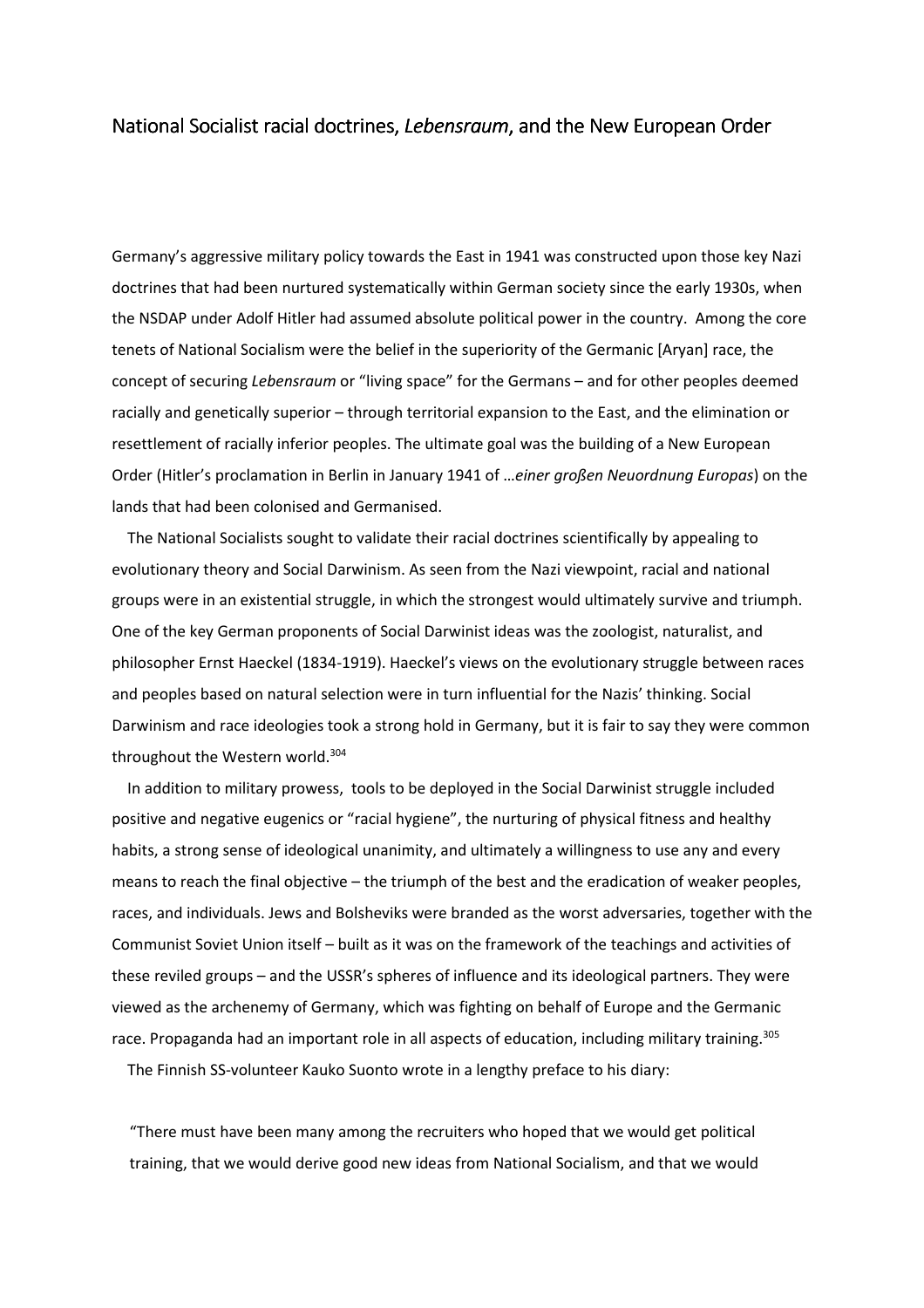subsequently become the builders of a new and more blessed Finland. In the very first volunteer unit, set up in Vienna, we were to be given political instruction, in Obersturmführer Boiske's company. I suppose the German leaders, too, thought we would be the bearers of the ideals of National Socialism in Finland. We had time for a couple of lessons before the war in the east broke out, and then the officers had to go off to the front. The new intake and the start of the fighting changed all the plans. We had no political indoctrination after that, not until Graz in the spring of 1943, with the Replacement Company. It was here that Oberscharführer Alhainen delivered his "beloved words".<sup>306</sup>

The SS-volunteer Tauno Polón also noted in his diary entry for 23.11.1942, at a training course at the Bad Tölz SS-Junkerschule:

"Completely out of the blue, Reichsführer-SS Heinrich Himmler turned up at our school and spoke to us for nearly two hours. He discussed the current struggle on the basis of racial doctrine and referred at the same time to the coming Europe, to the new Germanic society".<sup>307</sup>

SS-volunteer Pekka Kurvinen, for his part, wrote of a political lesson on racial traits and doctrines delivered on 25.6.1941, at the very beginning of hostilities on the Eastern Front:

"Race. All individuals and races are not created with equal abilities. A number of races throughout history have been talented and creative, while others have not. The most creative [races] are dominant: Germany, part of France, England, the Baltic States, Scandinavia, Finland, Denmark, Aryans. The Jew is of mixed racial origins and is industrious, but has inherited the bad qualities of other races".

Three weeks later, on 16.7.1941, Kurvinen wrote in his diary:

"But in the evening, there was a huge surprise! Uscha [Unterscharführer] Arnolds came in and asked me to the Schreibstube for a few moments. I went there, and he started to explain National Socialism and other principles he held. It was interesting to listen to, and when we stopped talking it was pitch dark and approaching midnight."

In Finland, international racial theories and eugenics were an extremely contentious issue. As far back as the early 19<sup>th</sup> century, European research had classified the Finns as being descended from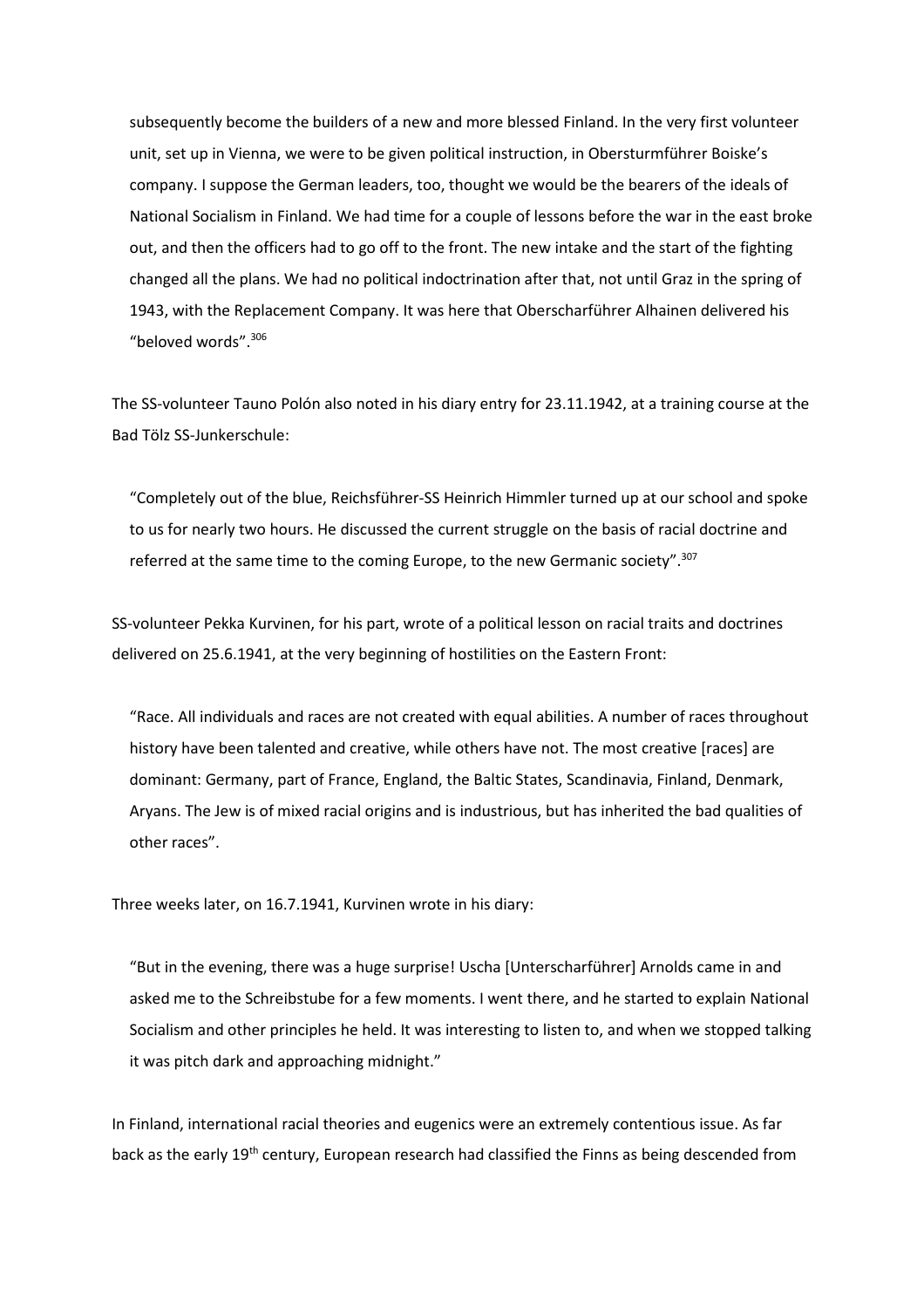the Mongols, and this was the prevailing interpretation in German encyclopaedias from the 1840s onwards, even right up to the post-WW2 era. Ernst Haeckel categorised the Finns as Mongols, and a further prominent German scholar, Friedrich Müller, took the view that the Finns were a kind of halfway house between the Caucasian and the Mongol types. This same theory of the Asian origins of the Finns was also to the fore in Scandinavian encyclopaedias and reference books. The Scandinavians were regarded as the purest representatives of the Germanic peoples. The ancient Baltic-Finnish tribes, or the Chudes as they are sometimes known, represented Asian, racially inferior peoples. In a widely used and influential textbook by the Swedish historian Clas Theodor Odhner (1836-1904), the Finns were described as having lived in small communities and as being of a low level of development.<sup>308</sup>

 Race theories in Finland were bound up with the long-standing language dispute between the Swedish-speaking and Finnish-speaking populations. The Swedish-speaking philologist Axel Olof Freudenthal accentuated the ties of the Swedish-language Finns to Swedes and Germanic peoples. In his own research into the racial perceptions of Swedish-speaking Finns at the time of the Russian Revolution and the Finnish Civil War (1917-1918), Pekka Kalevi Hämäläinen has observed that racist notions became more common among the Swedish speakers at the beginning of the  $20<sup>th</sup>$  century and particularly during the Civil War. From the 1910s onwards, Swedish-speaking students (undergraduates) had brought these views into the foreground among the wider Swedish-speaking population in various parts of Finland. Hämäläinen notes that "the experiences of the Civil War reignited in the educated class a resistance to political egalitarianism and a disappointment with democracy". The events were also interpreted through the filter of racial biology theories, for instance in articles published in *Nya Argus* by the Finnish geneticist and eugenicist Harry Federley.<sup>309</sup>

 The approach to Finland and the Finns was something of a thorny issue for the German National Socialists. In the autumn of 1940, when Germany began overtures to Finland on political and military grounds, the question arose once more of how the Finns were to be seen in racial terms. Finns could not as such be classified as Germanic, nor could they even be included, on linguistic grounds, among the Caucasians speaking Indo-European languages. In order to explain the matter to German soldiers posted to Finland, a guide by Dr. Arthur Ruppert was handed out, entitled *Waffenbruder Finnland – Ein Buch für die Deutschen Soldaten in Finnland* ("Our Brother-in-Arms Finland – A Guide for German Servicemen in Finland", 1942, 283pp.). The preface to this work was written jointly by the influential Nazi Party ideologue and Reich Minister for the Occupied Eastern Territories Alfred Rosenberg and the former Finnish President of the Republic Pehr Evind Svinhufvud. A Baltic German born in Tallinn, Rosenberg took an understanding attitude towards the Finns, whom he categorised – for ideological reasons – as being among the peoples who had adopted the "Nordic way of thinking" (*Der Nordische*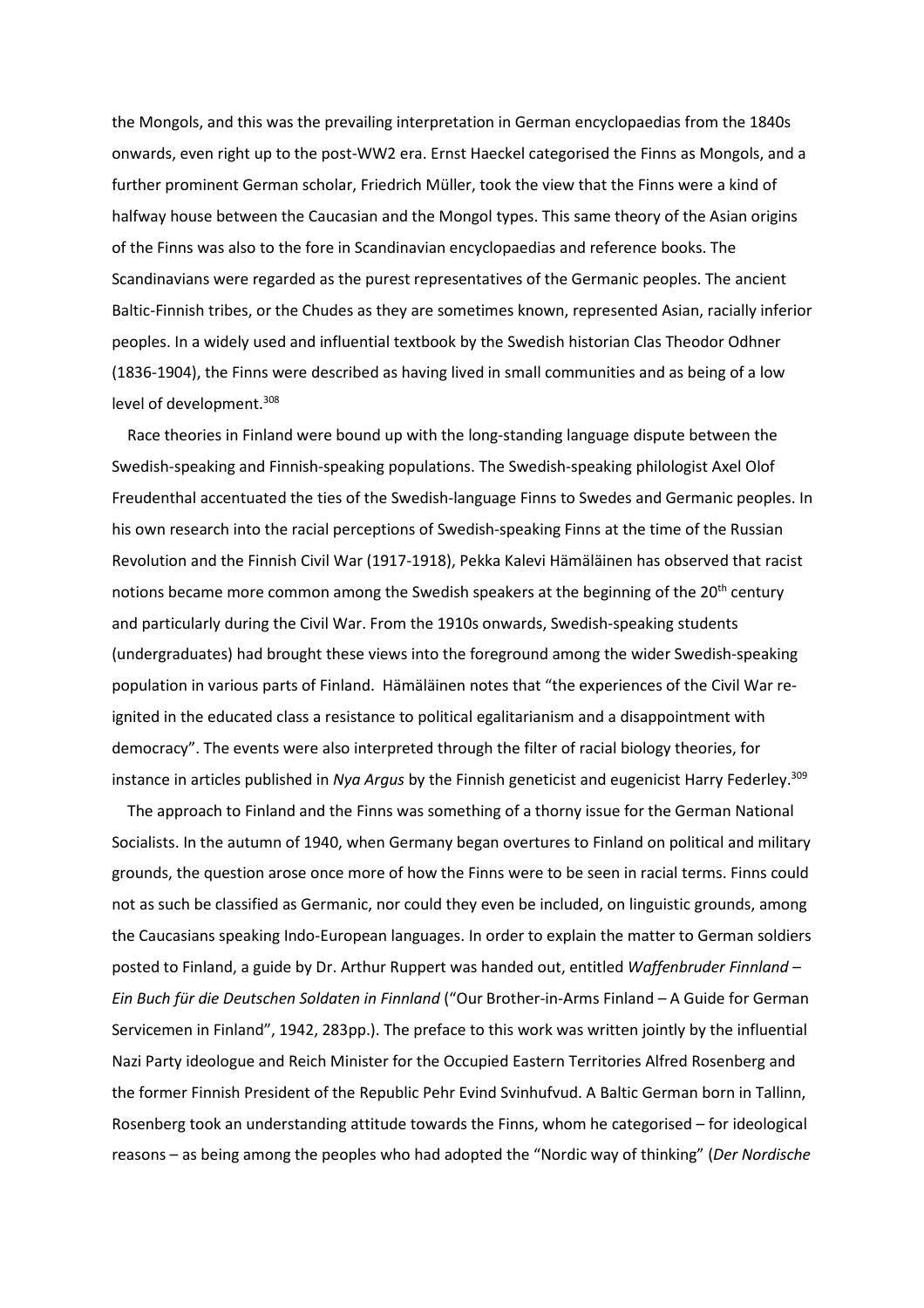*Gedanke*), although they were not racially Germanic. Nevertheless, it was not thought desirable that German soldiers stationed in Finland should marry Finnish women. Permits to marry in these cases were often very difficult to obtain.<sup>310</sup>

 The race card was also reflected in the recruiting of SS-volunteers. SS-Brigadeführer [later SS-Obergruppenführer and General of the Waffen-SS] Gottlob Christian Berger, who was responsible for the recruitment to Waffen SS-Division Wiking, had set the objective that there would be a Finnish battalion in the division. On the Finnish side, it was not considered a good idea that the Finns should be placed in the same units with volunteers hailing from occupied Norway, Denmark, and the Netherlands. Despite the resistance, this was eventually done because of strong pressure from the Germans. Then again, Berger had also hoped that for racial reasons it would be particularly the Swedish-speaking contingent of Finns who were targeted and recruited. This aspiration went unrealised. The thinking behind this had undoubtedly been that the Swedish-speaking Finns were viewed as Germanic Aryans, while the "ordinary" Finns were not.<sup>311</sup>

 Attempts were made to spell out relations between the Finns and the Germans in the SS-units. One example indicating that the Finns were regarded as acceptable colleagues-in-arms surfaces in the infamous 1942 propaganda brochure *Der Untermensch* produced on the initiative of Heinrich Himmler and Gottlob Berger for distribution among the troops fighting on the Eastern Front. One picture spread shows a Finnish officer, a Spanish fisherman, a Dutch sailor, a young Italian man, a North German farmer, and 'people from all European nations and races' hoping for the elimination of the "Subhumans".<sup>312</sup> The message comes through loud and clear: to point out to the soldiers of Germany and its allies that the Finns are fighting alongside them on behalf of shared European goals.

 The racial acceptability of the Finnish brothers-in-arms was nevertheless not always so transparent for their German comrades in SS-Division Wiking, and the Finns were left in no doubt of this. For example, SS-Schütze (Private) Olavi Liesinen wrote in his diary: "The Germans viewed us with indifference and let it be understood that we were granted an equal status only as a consequence of Hitler's permission".<sup>313</sup>

 In 1941, the Finns were a great deal more enthusiastic about German *Lebensraum* expansionism, the determination to take additional territory in the East for Germanic peoples to settle in, than they were about racial doctrines. Many political and military leaders in Finland espoused a belief in the creation of a "New Europe". In its advances in 1939-1940, Germany had succeeded in rapidly occupying Czechoslovakia, Poland, the Netherlands, Belgium, Luxembourg, a large part of France, and Denmark and Norway, all without facing any serious resistance. German military power appeared more or less invincible. When the preparations for the Eastern Offensive (Operation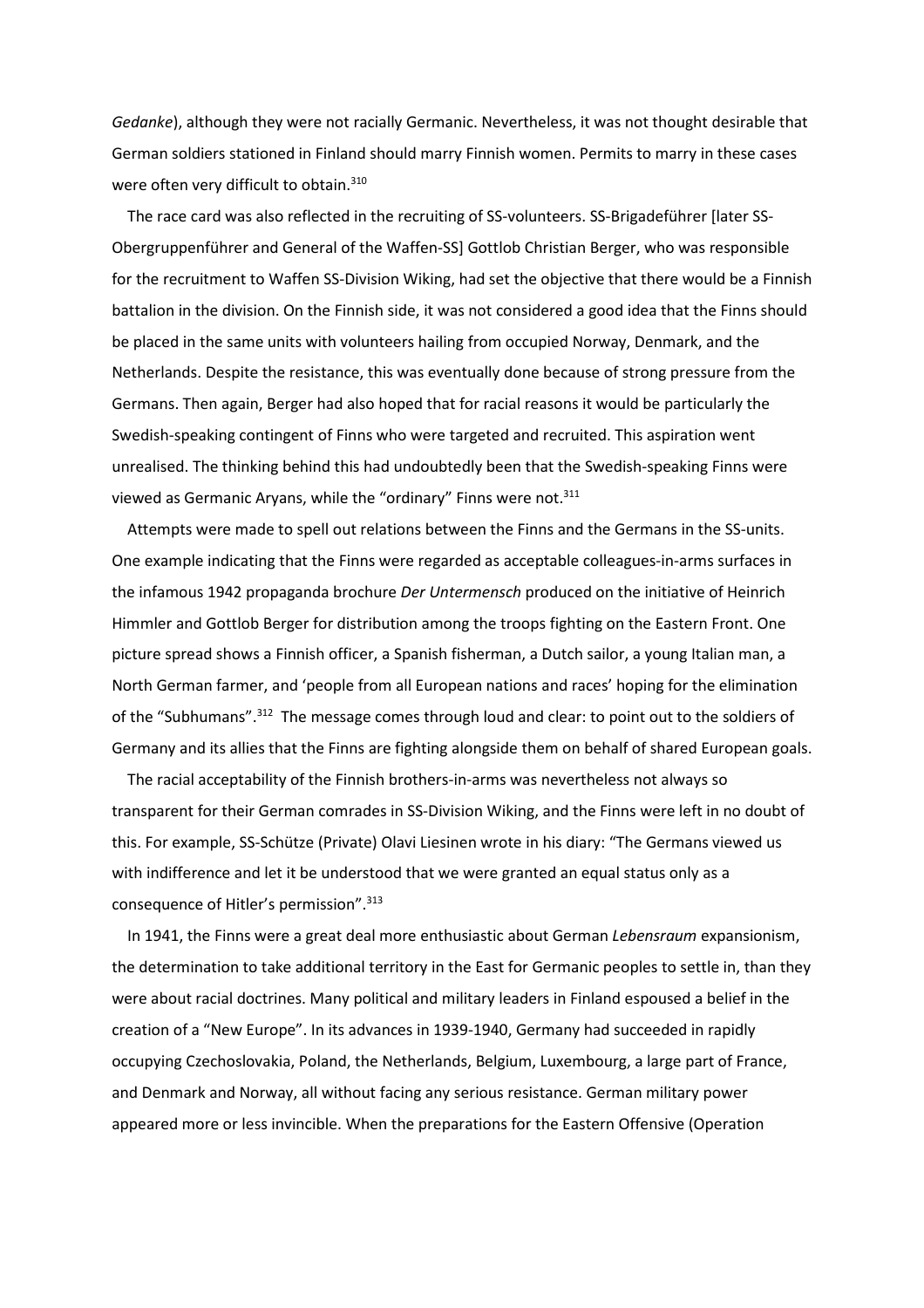Barbarossa) were launched in the autumn of 1940, few believed the Soviet Union had the means to stop the German war machine.

 From the Finnish perspective, the situation was equivocal. On the one hand, there was a fear that German troops in the north would take over areas with Finnish-speaking populations and that Germany would seek to annex these regions. At the same time, there was a sense of excitement that Finland might be offered an opportunity to get its share of the "new European order" spoils to be dealt out. Consequently, when the fighting started in June 1941, the Finnish forces did not halt their advance at the old [pre-Winter War] 1939 borders, but marched on into the Soviet Union, into Eastern Karelia. The Finnish C-in-C Field Marshal Carl Gustaf Emil Mannerheim had declared on 10.7.1941, in his famous "Sword Scabbard Order of the Day" (actually a second such order, echoing one delivered in 1918 during the Civil War, where Mannerheim pledged not to sheathe his sword before Finland and White Karelia were freed from the Russian yoke):

"You, fighters of the War of Independence, valiant warriors of the Winter War, my brave soldiers! A new day has dawned. Karelia is rising, her own battalions march alongside us. A liberated Karelia and [the emergence of] Greater Finland glitter before us in the great maelstrom of history. May providence, guiding the destinies of peoples, assist the Finnish Army to comply with the promise I made to the Karelian tribe".<sup>314</sup>

Mannerheim's declaration prompted intense discussion of Finland's real war objectives. The United States, Great Britain, and the Soviet Union took the view that Finland was seeking to expand its territory, which triggered a diplomatic storm. Domestically, too, there was criticism on several fronts. The taking of Eastern Karelia was rationalised on solid military grounds, but at the same time there were quite overt references to Finland's aspirations to secure "natural borders" for itself, both ethnically and geographically. The flame of a "Greater Finland" flickered in many imaginations, and its achievement was seen as possible in partnership with Germany. On the initiative of the Finnish political leadership, the geographer Prof. Väinö Auer and the historian Eino Jutikkala from the Finnish State Information Agency wrote a volume justifying Finland's aspirations, entitled *Finnlands Lebensraum. Das Geographische und Geschichtliche Finnland* ("Finland's Living Space – Geographical and Historical Finland", 1941). Professor Jalmari Jaakkola's study of Finland's policies towards its eastern neighbour *Die Ostfrage Finnlands* ("Finland's Eastern Question", 1941) complemented this by presenting the broad lines of Finnish policy towards the Soviet Union. Finland's then President Risto Ryti expressed his thinking quite explicitly when handing the task to Väinö Auer: "If Germany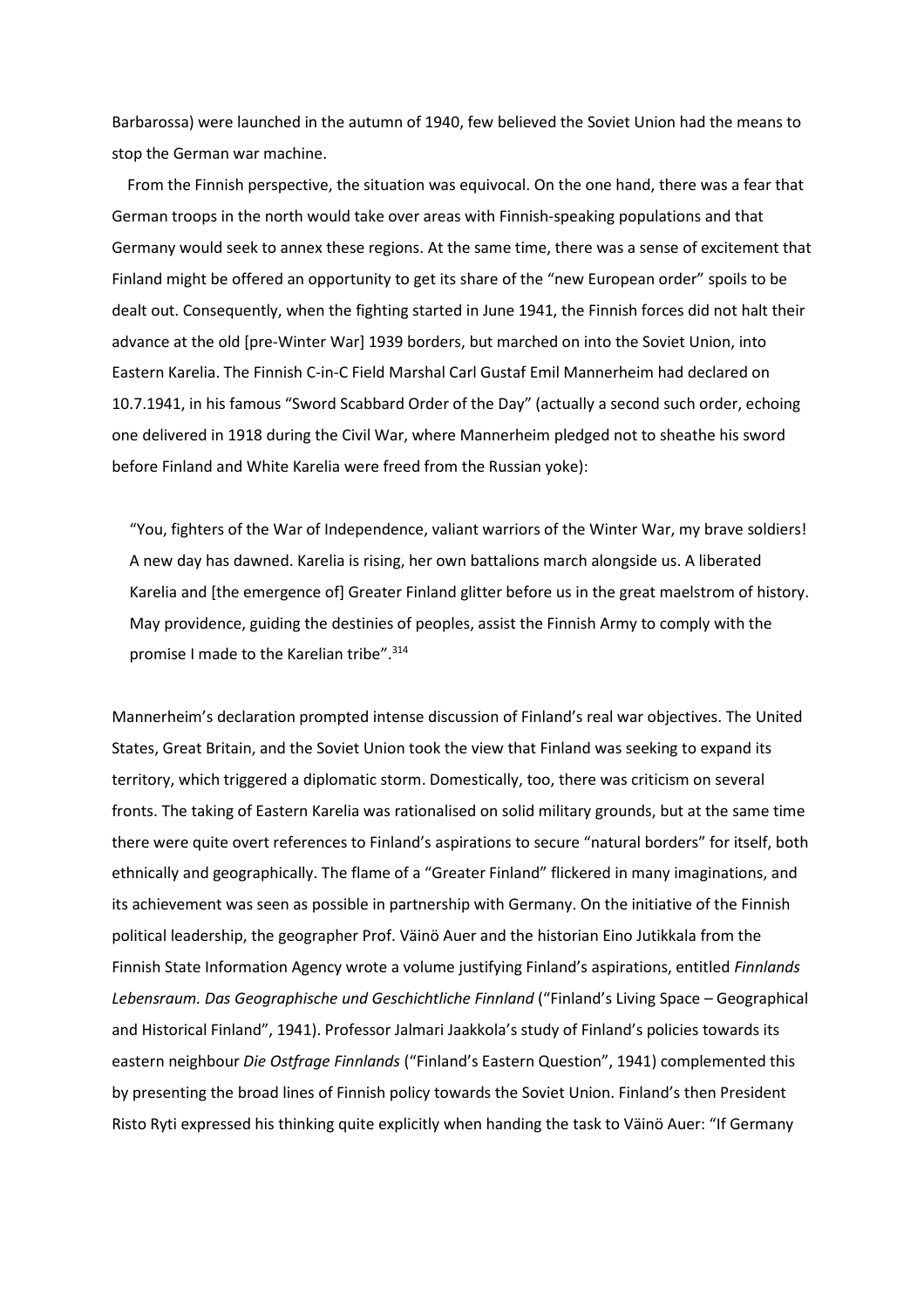wins and the Soviet Union loses, then Eastern Karelia will be ours. This needs to be clearly brought out".<sup>315</sup>

 Both these German-language volumes were published by Alfred Metzner Verlag in Berlin. The books were directed towards the German leadership, in an effort to persuade them to take Finland's objectives into consideration. Assisting in the editorial work, above all in the shaping of the content of the manuscripts to suit a National Socialist readership, was the Finnish anthropologist Yrjö von Grönhagen, who had served at the Finnish State Information Agency's bureau in Berlin. Yrjö von Grönhagen knew Heinrich Himmler personally, and had worked from 1936-1937 at the Ahnenerbe ["Ancestral Heritage"] think tank and research institute, founded and headed by Himmler. Ahnenerbe was charged with providing scholarly evidence for and promoting Hitler's racial doctrines. Ancient history and folklore were studied through a National Socialist lens.

 The National Socialists' vision of a New European Order and the Finnish nationalists' hankering after an expanded "Greater Finland" became part of the mission of the recruiters of the Finnish SSvolunteers. Yrjö von Grönhagen's German wife Herta von Grönhagen served as editor-in-chief of *Suomi-Saksa* ("Finland-Germany", 1941-44), a cultural propaganda magazine published in Germany but written in Finnish for a Finnish audience. The couple published more than 20 pieces in the magazine, in which they addressed such topics as the similarities of the SS-volunteer battalion to the *Jäger* movement of the First World War (and the Finnish Civil War), Finnish-German bloodbrothership, and the New Europe and Finland's position therein. Articles also stressed the multinational nature of SS-Division Wiking and its "pan-European" representation. In this way, the division met the propaganda aims that Himmler and Berger had set out when establishing a unit drawing its troops from several countries. In November 1941, this same periodical carried a piece on the SS-volunteers, written by Gunter d'Alquen, the commander of the Waffen-SS combat units' propaganda formation (later known as the SS-Standarte Kurt Eggers) and the editor-in-chief of the official SS weekly newspaper *Das Schwarze Korps* ("The Black Corps"). The writer attached great emphasis to the fact that the SS-Division Wiking was a multinational and multi-ethnic force.<sup>316</sup>

 The ideas of a New Europe in the making and the associated Finnish *Lebensraum* dogma of a "Greater Finland" can be seen in the diary entries of many of the Finnish SS-volunteers and in contemporary newspaper and magazine articles about the volunteers. This is also one reason behind the actions of the SS-volunteer Olavi Karpalo and his colleagues in writing to the military chaplain and Finnish Liaison Officer Ensio Pihkala on 24.7.1941, in the hope of securing a transfer from the repair-shop in the rear to the battlefield troops at the front: